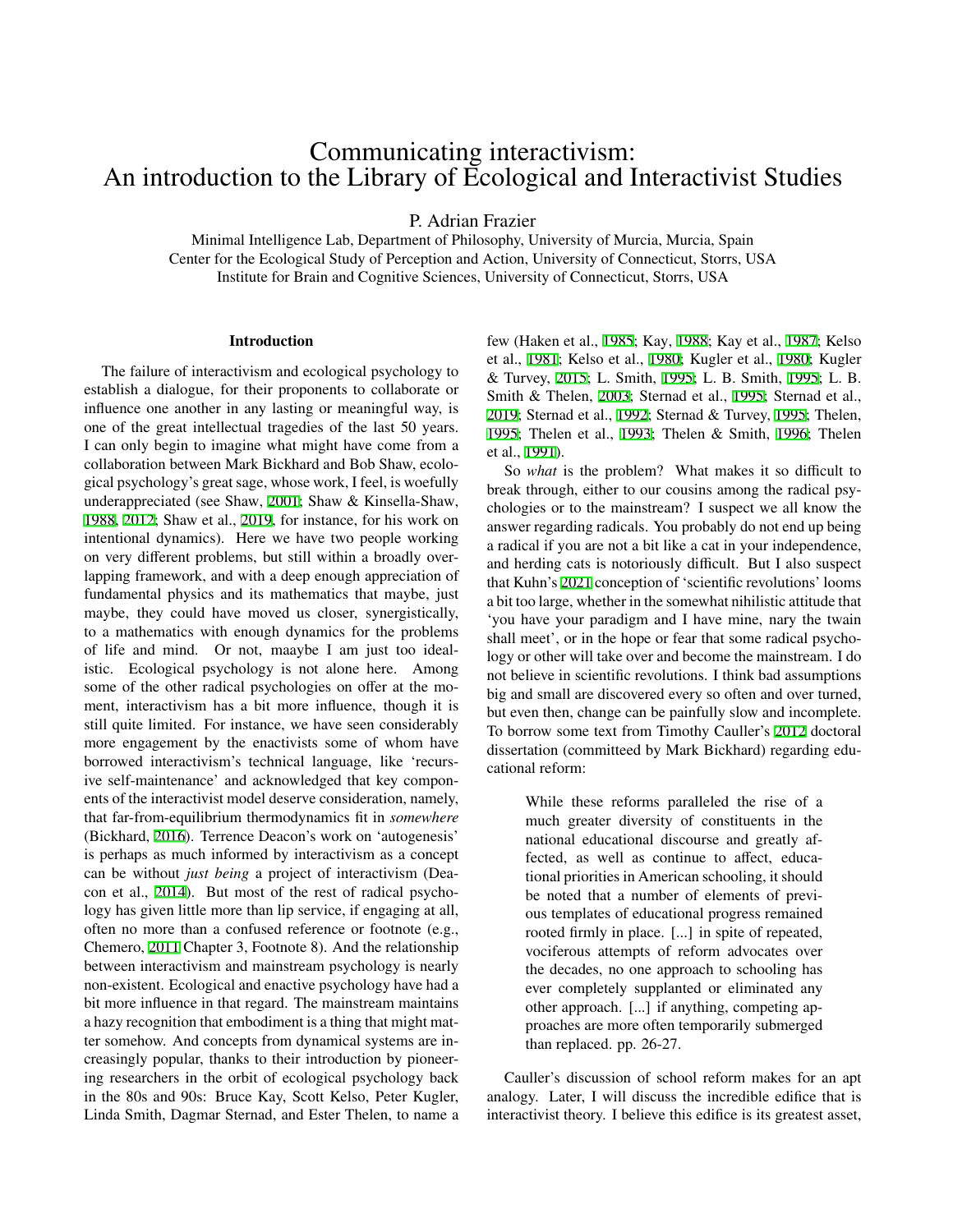but such an edifice can be quite intimidating to behold it with naïve eyes, especially for the kinds of unruly 'cats' with a strong sense of independence. Cauller goes on: 'Educational reforms imposed from above or from without that ignore the organizing grammatical system of schooling, and which promise to change completely the way that schools, teachers, and the system operate, are doomed to failure.' This is because existing 'educational philosophies and practices likewise have evolved over time and have underlying structural regularities that support their effectiveness', in analogy to language, where the 'mostly invisible but organizing grammatical or syntactic structural regularities [...] have evolved over time to aid comprehensibility' p.28. Similarly we might draw analogy between learning a new theory and learning a new language, which is more than just memorizing vocabulary and learning grammar, it is learning a new culture. Thus, Cauller suggests that

> the reforms that seem to make the most difference and last the longest are typically the ones that build outward from the inside of the system and fully recognize the controlling power of the grammar of schooling. The potential for the success of a given set of reforms depends to a large extent on taking into account the opinions, practices, and aspirations of all constituents who have daily responsibility for seeing that Americas youth are being provided with an education that meets their particular needs. Only then can societys new goals for an educated citizenry be achieved.

Think of Tolman and his early attempt at operationally defining mental processes in terms of observables Tolman ([n.d.\)](#page-7-10). I might define my cat Gandolf's hunger in terms increasingly difficult to ignore nuisance activities, like knocking things off my desk and chewing on cables, all this followed by increasingly loud meows and darting around in front of my feet as I walk toward the kitchen. Or I could have to define my cat Ríoga's hunger as hiding from me and fleeing when I try to pet or snuggle him, scratching if I succeed in catching him, and again, increasingly loud meowing as I move closer to the kitchen. As silly as this might sound, Tolman's later conception of a cognitive map guiding mice when running in mazes is what made the move back to mental phenomena more palatable to the then behaviourist mainstream. And behaviourism never really went away, as will be attested in my discussion later about psychology's philosophy of science.

The point here is that we cannot count on the old guard dying off, giving up, or being overturned in favour of some new radical thinking. Even if the physics of the early 20th century saw anything like a revolution (and really, they still teach classical mechanics for the first physics classes in college), today there are simply too many psychologists, and as

I will argue, they need something to do, and the doing has got to pay the bills. Instead, in line with Cauller's arguments about educational reform, I believe we need to find a way to make the move to interactivism a move from the inside out, and to do this, we need to make interactivism more accessible to the newcomer. It needs to be easier and more natural to immerse oneself in the grammar of interactivism. This is why I have created the Library of Ecological and Interactivist Studies, but I will return to that later. For now, I want to explore some additional problems, the grammar of mainstream and to some extent radical psychologies.

#### The Problems

### Psychology's Philosophy of Science

For much of its history, interactivism has been moving against the tide of experimental psychology and its philosophy of science. It was not so much that interactivism contradicted whatever it is experimental psychologists had to say, it was more that experimental psychologists were sceptical about saying anything at all beyond the narrow scope of their experiments. Radical psychology, in general, is always on the outs with experimental psychology and its antipathy to theoretical research. Even mainstream cognitive science, I suspect, has found its efforts frustrated in this regard. Consider Fodor and his arguments for nativism, which in the hands of experimental psychology became a cottage industry of infant habituation studies. Instead of a theory, we got a catalogue of ages at which different kinds of puppet shows elicited changes in 'looking' behaviour after a habituation regime. This example illustrates a broader attitude among experimental psychologists about the relationship between measurement and theory, a kind of inductivism which consists in gathering large amounts of measurements and looking for patterns. Technical terms get 'operationally defined' as patterns of measurement data, and theories as patterns of patterns of measurement data. This conception of science was hatched in the early days of positivism, based in the writings of Ernst Mach and dubbed 'Machian neopositivism' (Bickhard, [2001](#page-6-17); Suppe, [1977\)](#page-7-11). Suppe [\(1977](#page-7-11)) describes Mach's attitude as such: '[S]cience is no more than a conceptual reflection upon facts whose elements are contents of consciousness given to us by sensation' (p.9). If science is 'no more than' conceptual reflection on facts, then everything that goes into setting up those concepts to do the reflecting is something other than science. This attitude is not *unique* to experimental psychology—any 8th grader harbouring a nascent scientism fuelled by Neil de-Grasse Tyson's podcasts would probably attest to the same belief—but experimental psychology has come to *exemplify* the attitude. The positivists themselves dismissed the idea not long after it was proposed, but apparently, experimental psychology found the notes and ran wild with them (ex: dust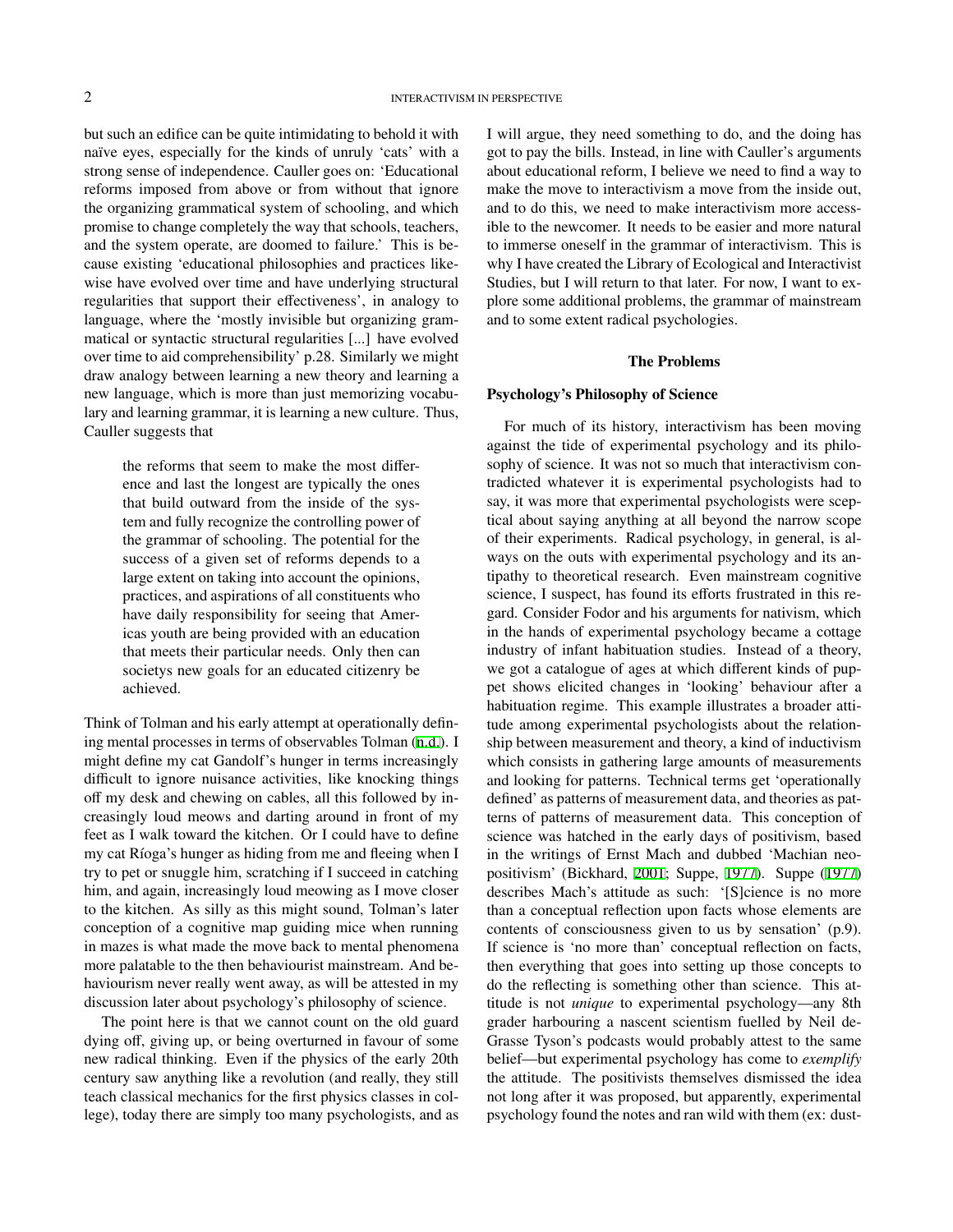bowl empiricism).

The foregoing attitude is a problem for numerous reasons, which Mark Bickhard has catalogued extensively (Bickhard, [1992,](#page-6-18) [2001,](#page-6-17) [2017;](#page-6-19) Bickhard & Campbell, [2005](#page-6-20)). Even though inductivism is *supposed* by its proponents to eventually reveal a theory to the collective scientific consciousness, in practice, the measurement-centric attitude promotes nihilism, if not outright hostility, about theory. Indeed, the attitude seems to be 'the less theory the better'. Theory is regarded as a necessary evil, if that, at best 'useful' for obtaining measurement data. But the same can be said for a metaphor, and psychology has many metaphors. Indeed, even theoretical psychologists have a habit of regarding a theory's technical terms as no more than metaphors. In the past, metaphors have been very transparent about what they are, but today, it has become easier to hide metaphors in the language of computers and networks, with an unearned veneer of ontology that vanishes upon inspection. Another strategy is to make analogy to chemistry's 'table of the elements' with a list of, for instance, fundamental needs or personality traits. But unlike the principled, processed manner in which chemistry gets its 'elements', these are determined by a combination of common sense and statistical factoring. There is no process of differentiation to answer questions like 'why 5 traits, and not 2, or 6, or 20, or 100?'. So theory, metaphor, and lists of terms all end up with the same epistemic status: instrumental means for ginning up measurements.

But a theory has more content than can be accessed by measurement alone, and therefore more data than can be provided by measurements alone. For instance, 'Theory A accounts for more phenomena than theory B'. Or 'Theory A is more general than Theory B'. Or 'Theory A integrates the phenomena explained by Theory B and Theory C'. Or 'Theory A avoids Criticism K but Theory B does not'. Or 'Theory A doesn't render the emergence of phenomenon P impossible, but Theory B does'. And so on. But the measurement-centric conception of science renders all that data meaningless, and its proponents in experimental psychology have historically dismissed such data as having no value to science whatsoever. Consequently, theory itself gets side-lined, because 'it has no *more* to offer than anything else, and indeed, all the extra content can be misleading, because it deals in norms and metaphysics and cannot be measured. Just the facts, mam!'

Experimental psychology's nihilism about theory has several ramifications for the science itself, which I will discuss later, but it should be apparent at this point what its role has been in limiting the influence of interactivism and its fellow radical psychologies. A measurement-centric worldview has no place for theoretical research, much less ontological or metaphysical research. It has no way to make sense of the web of criticisms, constraints, and ontologies on offer by interactivist theory. This is akin to the flatlanders looking at the two-dimensional intersection of a cube passing through the flatland plane. But not all is doom and gloom; the situation is improving. First, not all of experimental psychology supports the measurement-centric worldview. Ecological psychology has one foot in experiment and the other in theory. University of Connecticut's ecological psychology program began as the 'experimental' division of their psychology department. And Gibson himself was conservative enough that he expressed uncertainty about whether his theory was applicable to aquatic animals, because his research was limited to land animals (Mace, personal communication). Yet despite Gibson's conservatism, some of his followers have devoted many words in publication to theory. Though admittedly, I have encountered instrumentalist attitudes among some ecological psychologists. Second, theory has been given much more room to breath in the last decade or so. Mark once quipped that there was a time when you could not say '2 + 2 = 4' without someone asking 'Where's your data?' Interesting to note, even social media culture is more insightful than that, with a recent controversy on Twitter about cultural approaches to mathematics and the question of whether  $2 + 2 = 4$  is as unproblematically and universally true as is often assumed. Instead of 'where's your data?', people are asking 'What are your assumptions?', a recognition that even the eponymous  $2 + 2 = 4$  comes with assumptions about just what kind of thing a 2 or  $a + or an =$ is and the context of its use (as when '2' is a floating point number in the context of computations in C++ or R or some other programming language). But these days, dynamical and computational modelling is much more common, especially in neuroscience. And the modellers themselves have been much more vocal about the need for more theory (Devezer et al., [2020](#page-6-21); Guest & Martin, [2020](#page-6-22); Guest & Rougier, [2016;](#page-6-23) Navarro, [2020](#page-6-24); Pitt et al., [2006;](#page-6-25) van Rooij, [2019;](#page-7-12) van Rooij & Baggio, [2020a](#page-7-13), [2020b](#page-7-14)). As useful as a model can be, models themselves are not really theoretical. A model's theoretical content is to be found in its use. A model is implied by theory, or theoretical assumptions. And it is always possible to infer contender models from apparent patterns in data, so model-centric science can be just as theory free as measurement-centric science. So perhaps psychology is in for a sea-change. Or possibly, psychology is in for another dustbowl, but with mathematical models in addition to the measuring sticks. Time can only tell.

#### Doables that Bring Home the Bacon

Why has the measurement-centric worldview been so popular? Part of it has to do with a cultural narrative about what makes an idea scientific and another pseudo-scientific or religious or philosophical, and so on. Science backs up its claims with data, concrete, objective measurements of the real world...like ratings on a Likert scale regarding an imaginary person's interpersonal warmth after reading a descrip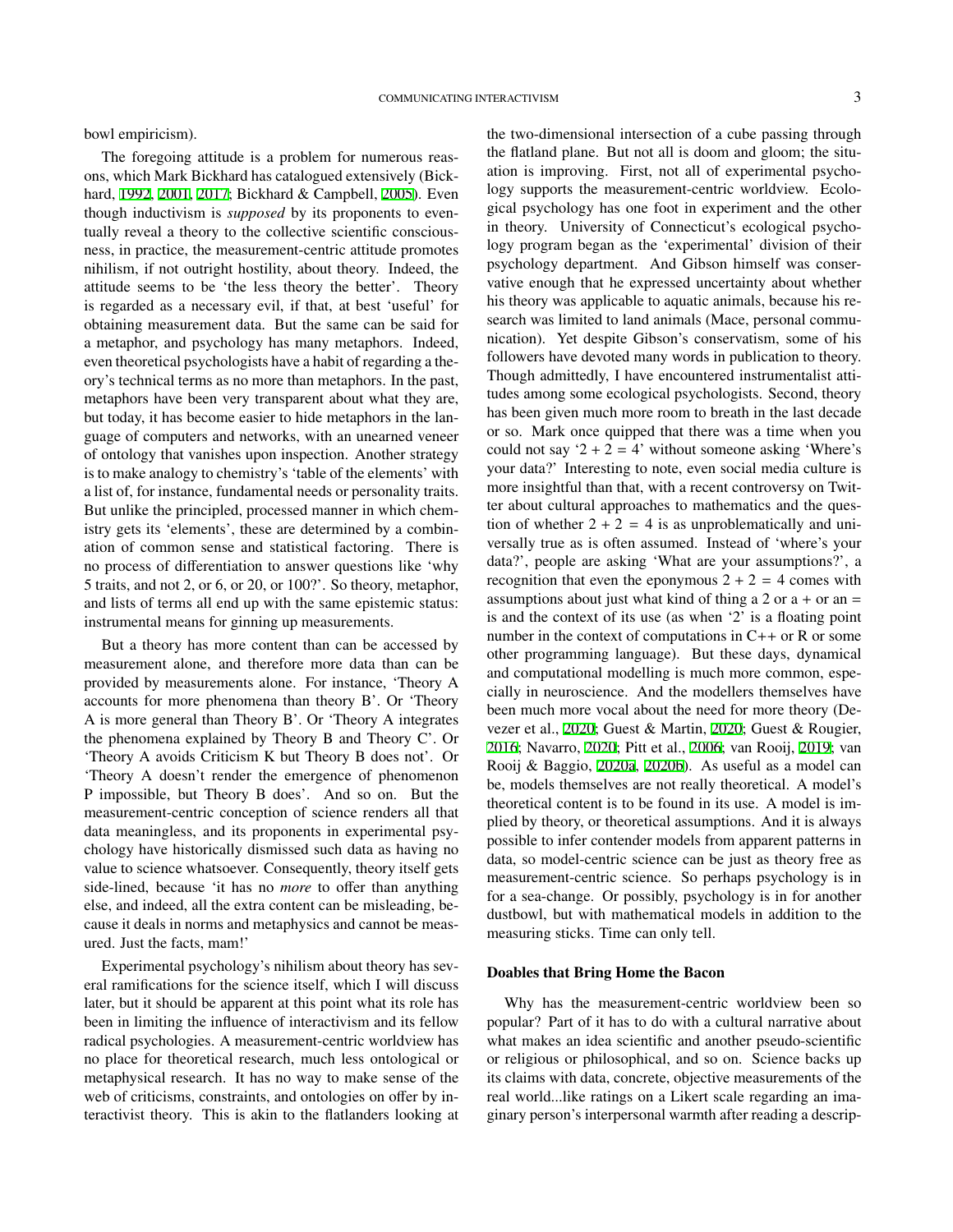tion of them with almost no content. Or maybe estimates of distance made while wearing a light or heavy backpack for a walk you have not been on. The real science, so it goes, is the measurements. And if that is the case, then what is theory for if it is not generating measurements?

This last question gets right to the issue. For much of psychology, measurements are easy to get, as long as all you look for are classical cause and effect relationships. Bonus for complicated interactions and mediators. In recent times, researchers have drawn upon methods from statistical physics, dynamical systems, and computational modelling, none of which requires all that much theoretical content, but they lend themselves to more theoretically oriented research, ecological psychology being a key example. One of the benefits of modelling is that you can relatively easily discover qualitative changes in a model's behaviour by finding its solutions or exploring its parameters. Till Frank, for instance, has had incredible success modelling any number of perceptionaction, psychopathological, and other phenomena with different solutions of the Fokker Plank equations. But beyond modelling hysteresis and bifurcation, making the move from theoretical to empirical hypotheses can be incredibly difficult. The situation is opposite for fundamental physics. Theory is cheap, and with something like string theory with many people working on it, so much structure already exists that finding a small, workable problem is easy. Turning any of that theory into experiment is an entirely different problem, not to mention the literal cost of getting the needed measurements. Smashing particles is not cheep. This latter example illustrates that narrative or no narrative, most scientists pursue whatever activity is most readily available to them, they want the doables that bring home the bacon. Interactivism's situation is similar to that of fundamental physics. So much structure already exists that theoretical research almost just falls out of it. Empirical research, on the other hand, not so much.

What does empirical research look like in the world of interactivism? One example is Jed Allen's research on the development of second level knowing and reflection (Allen & Bickhard, [2018](#page-6-26)). His research is a straightforward test of a major pillar of the interactivist model, which has something to say about how the child's knowledge changes as the child's brain develops. But interactivism might be able to shed new light on old phenomena, and the research need not be specifically interactivist. Take the priming paradigms used by psychologists to study the topological structure of knowledge, usually conceived of in terms of the accessibility of knowledge given already accessed knowledge. Priming paradigms are used by cognitive and social psychologists alike. Priming has been used to study the ordering of knowledge by superstructures like stereotypes and metaphors, like interpersonal warmth or distance. Measurement data generated in these studies tend to be highly variable, and the effects

(if they exist at all) can be notoriously finnicky. The same priming procedure might work wonderfully in one lab, but move to another lab at a different school and you get nothing. In general, the effects are small and fail to attain for all participants in a sample—sometimes even going the wrong direction. The so-called 'replicability crisis' got its start with the failure to replicate some of these studies. Priming paradigms for more simple structure, like the relationships between concepts like 'doctor', 'nurse', and 'cookie monster'. If you saw a doctor and then either a nurse or the Cookie Monster, you would probably recognize the nurse as a nurse faster than you would the Cookie Monster as the Cookie Monster. Perhaps the problem is not so much complexity as it is the underlying topology, which governs relations of closeness.

Priming is often conceptualized in terms of the 'spreading activation' concept, which assumes a topology with very few parameters. The idea is that you have a network of representations, and whenever one of them is activated, the activation spreads to nearby nodes, activating those, and so on until the activation dissipates. Presumably, 'nearer' representations are separated by links that are either shorter or have greater bandwidth. The parameters are strength of activation (stronger activation spreads further, in effect shortening the distance between nodes) and whatever it is that changes the activation-independent distances, like number of times activation travelled through a link (Hebbian learning). As should be evident, the spreading activation model is very much limited, and not particularly dynamic. So why that model? Why not a more dynamic topology? Perhaps a chaotic manifold, like the Lorenz system where two points might start out very close, and then circle around the same wing, and circle around different wings, and then around the same wing again, maybe they become neighbours temporarily and separate in a quasi oscillatory fashion. Measurements would be quite unpredictable indeed.

Another possibility is described by Bickhard and Campbell [\(1996](#page-6-27)). Interactivism has a concept of microgenesis, a process of set-up, an ongoing preparation for the flow of interactions to come. An example of this might be coupled oscillators with coupling relations modulated by a set of parameters that are themselves dynamic. The values assumed by those parameters, whatever the cause, constitute microgenesis, setting up the course of oscillation to come. A given interaction may overlap to some degree with another in its microgenesis, as when the same parameters modulate several different sets of coupled oscillators. In this case, the interaction's microgenesis fully sets up the interaction and partially sets up others. The more overlap, the less partial the set up. The less overlap, the more partial, if not none at all. Overlap, then, defines the relations of closeness. Those interactions with more overlap are closer than those with less. If microgenesis crosses two or more timescales, as with parameters that change at different rates, then the lower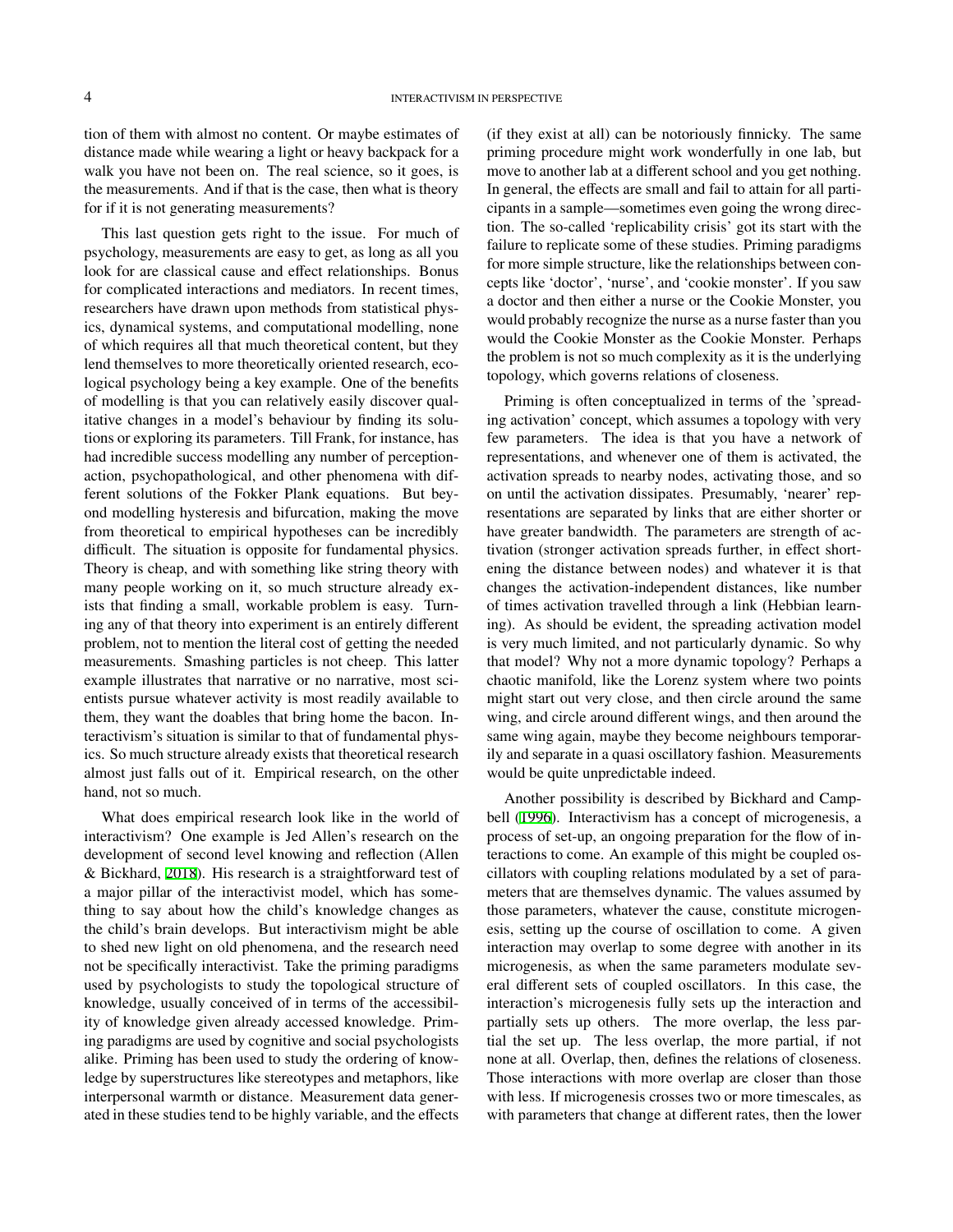frequencies act as a context in which the higher frequencies change. The high frequency processes, then, might assume entirely different sets of parameters for different phases of the lower frequency changes. In effect, this would mean that interactions that are close during some phases end up being distant in others. The more scales involved, the greater the variability. Here we can bring back complexity: the relationships between what we know about, say, thermal and interpersonal warmth may be of higher dimensionality than the relationships between what we know about hospitals and Sesame Street. Even without candidate mathematical models, it would not be impossible to test some basic hypotheses about these topologies. But *with* candidate models, it would be possible to discover phenomena hidden in the math and look for those in the real phenomena.

## Ecological Pscyhology

The foregoing discussion takes us now to ecological psychology. First I want acknowledge that while ecological is its own school of thought with its own traditions and its own 'grammar', if you will, Gibson's theory of perception is an interactive theory, even if not an *interactivist* theory. Without the metatheoretical stance against mental processing, even outside of perception, there is no contradiction whatsoever. Anti-representationalism, especially antiencodingism, is perfectly appropriate for the study of perception, and I would argue that ecological psychology is no more and no less than a theory of perception, or technically, perception-action, it is unwarranted as a general proposition. At best, 'no representations' is a constraint that motivates creative problem solving. But I do not believe we have any in-principle reason to reject representation, or better yet, representing, in general.

Consider the perceiving-acting organism embedded in an ecosystem, which includes primary layout, and secondary energy fields given spatiotemporal structure by the primary layout. The weakest statement describing this structure as 'specific to' the layout is that the structure and the object are correlated. The organism, in interacting with the energy fields, does so in such a way that its activities become correlated with the light. In effect, the organism has picked up the *being correlated with* of the light and the layout, and thus *being* correlated with the layout. Contra Fodor's nonsequitur about a move from 'picking up that the light is so and so' to 'perceiving that the layout is so and so' there is no encoding of the light. The light is not perceived at all, except with regard to the layout being well lit, poorly lit, this colour or that, and so on. Perceiving, as stated by Michaels and Palatinus in their [2014](#page-6-28) 'A Ten commandments for ecological psychology', is *detecting information*. And as suggested by Michaels and Carello [\(1981\)](#page-6-29), the information is not always specifying, which makes it possible for the perceiving-acting to not achieve its end. Specificity is what make regular, reliable perception possible. Without it, you would not find videos of people popping wheelies on the handrail of a cliff. Perception would simply not be reliable enough for that.

Why did I raise this issue after talking about priming and alternative topologies? Ecological psychology, under the influence of Anatol Bernstein and Michael Turvey's interpretation of him, has adopted the language of degrees of freedom. Examples of this can be seen in the concept of synergies, where degrees of freedom are mutually constrained to realize a singular coordinative effort, like walking, and transitions from walking to running or running to walking can be described in term of a change of synergy. The mathematics of dynamical systems is used to model the dynamics of phase transitions, which produce phenomena like decreased damping of fluctuation and increased time to settling in an attractor. The Bénard preparation a highly popular example, as it illustrates emergent order arising from an instability that collapses many degrees of freedom into very few. I think this example, while useful for some things, is deceptive. Organisms are not driven by head disequilibria, not usually anyway. And it encourages thinking in terms of mass action chemistry and thermodynamics. The intuition seems to be one of a bag of unrelated degrees of freedom spontaneously organising into a pattern.

Now, an organism's degrees of freedom are *already* organized; some of them are more prone to forming synergies with one another than others. This fact implies an underlying topology akin to that discussed above: When two synergies share most of their degrees of freedom, they are 'close to' each other, those with fewer degrees of freedom are 'further apart'. In a recent paper (Fultot et al., [2019](#page-6-30)) I proposed a model of 'multiple criticality' based on a paper by Wallot and Van Orden [\(2012\)](#page-7-15). I suggested that many critical points exist, where a whole region of this topology is near criticality, so that many very similar synergies are available, and something like neural resonance associated with information pickup selects which of them undergoes criticality. Additionally there is a process of clarification about an environment's layout. The creature starts by differentiating aspects of the layout of very low grain, and learns to differentiate finer and finer grains. From the multicritical synergy perspective, this suggests a distancing, with fewer degrees of freedom in common between interactions with environmental layouts. So again, if we can identify an appropriate topological structure, I think we can do better than mass action chemistry. In part, because again, we can use its mathematical structure to discover phenomena hidden in the math, to be revealed through exploration and verified by observation.

Finally, let us address the issue of representation. I have introduced several related concepts: the picking up of the fact of being correlated, and synergies. With something like neural resonance, where for instance, the temporal structure of our picking up activities resonates with ensembles of fre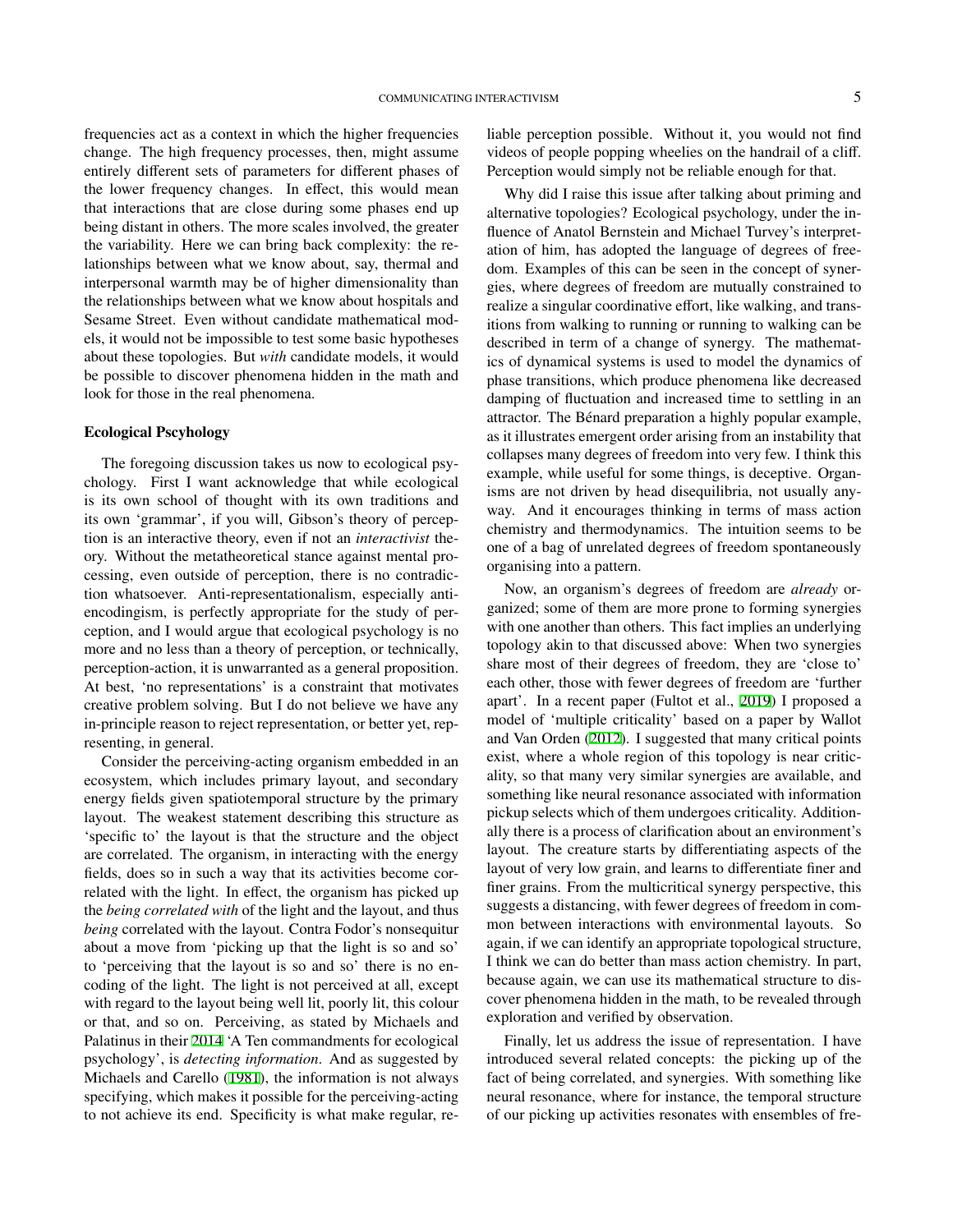quency modulated firing. This shows how processes further down the pipeline in the perception-action system can make use of the products of perception, the fact of being correlated. These products then serve as indications about what kinds of activities are available to pursue. 'Indication' here just means that the products open a path to visiting some portion of the perception-action system's topology. Transformations of this topology constitute a kind of cognition, or thinking, and its dynamics are constrained by the creature's ongoing perceiving-acting. It does not stand *between* the perceiver and the environment, as a classical representation would. Nor does it *enrich* perception in any way. If anything, cognition is enriched by perception.

# Why it matters

I cannot say for sure that now is finally theory's time to shine in psychology, but I am optimistic, though it is far from certain to be the case. The big new thing in psychology is neuroscience; not the neuroscience of fMRI machines and ostensibly ironic phrenology heads decorating labs and offices. This is the field called 'neurophysiology' back when Pavlov and Bernstein walked the halls of Soviet academia. Its a field that could easily go the way of molecular biology, more engineering than science proper. Nervous systems are at least as rich a source of discovery as genetics, with new, surprising results coming out every day. Neuroscience could probably content itself to rummaging through nervous systems without a theory or a plan of any kind for the next century. Or they can follow the lead of people like Buszaki, Cisek, Friston, and others: the modelers. Cisek [\(2019](#page-6-31)) is notable for his call to throw out all language of psychology and replace it with a developed by and for neuroscientists, a language that begins with simple negative feedback processes and goes from there. Or Buzsáki ([2006,](#page-6-32) [2010](#page-6-33), [2020\)](#page-6-34) and his models of neural resonance. But why stop there? Is Cisek's new language just another list of empirical phenomena, or an organization of processes with emergent properties and differentiations *into* the elements of his language? In other words, 'What's your ontology?' The answer to that, I suggest, should be interactivism.

Put aside for the moment the question of whether interactivism is ultimately correct. If you want 'useful', consider that with interactivism you get the following:

- A conception of naturalism that does not reduce to reductivism,
- A principled set of constraints on theory construction,
- A metaphysics within which to do theory construction,
- A non-rationalist, non-empiricist, evolutionary epistemology,
- A philosophy of science,
- A method of criticism and a way to make sense of criticism (not possible in the measurement-centric view),
- And theories (of varyingly schematic detail) of:
	- Normativity,
	- Functions,
	- Representing (multiple interrelated theories of representation),
	- Learning, development, and evolution,
	- Perceiving-acting (Gibson's theory with small modifications),
	- Pain, moods, and emotions,
	- Motivation,
	- Language,
	- Primary and reflective consciousness,
	- Goals, values, and morality,
	- Aesthetics,
	- Psychopathology and therapy,
	- Sociality,
	- Personhood, and others.

The edifice I have outlined above is why I became an interactivist. Indeed, it is why I became a psychologist, even though at that time I had never heard of interactivism. No matter the topic, there is probably a paper about it with at least a minimal sketch of how to move forward theoretically. Interactivism, as I suggested earlier, is a scaffold and a cluster of affordances: . a nesting of opportunities for more action. This is why I believe that of all the radical psychology on the table right now, interactivism is the only one that even comes close to being not just a 'real' theory, but whole paradigm.

Unfortunately, the very reason to be an interactivist, the edifice, is also the obstacle to being an interactivist. It is just so much. Where does a reader begin? How does the reader relate? How does the reader become competent to the grammar, so to speak, of interactivism? Diving uninitiated into a paper like 2009's 'The interactivist model' is incredibly intimidating. The first half of the paper is all criticism, and it is very similar to many other papers until it gets to the phenomenon of interest. I created the Library of Ecological and Interactivist Studies to tackle this problem. First, I am making Mark's papers available. This is the first hurdle, other than the papers available on his website. The next phase is to make tutorials about elements of the model, YouTube videos walking the viewer through something like implicit presupposition, internal relations, the three part model of content, and so on. The viewer can then peruse the website and pick up bits at a time.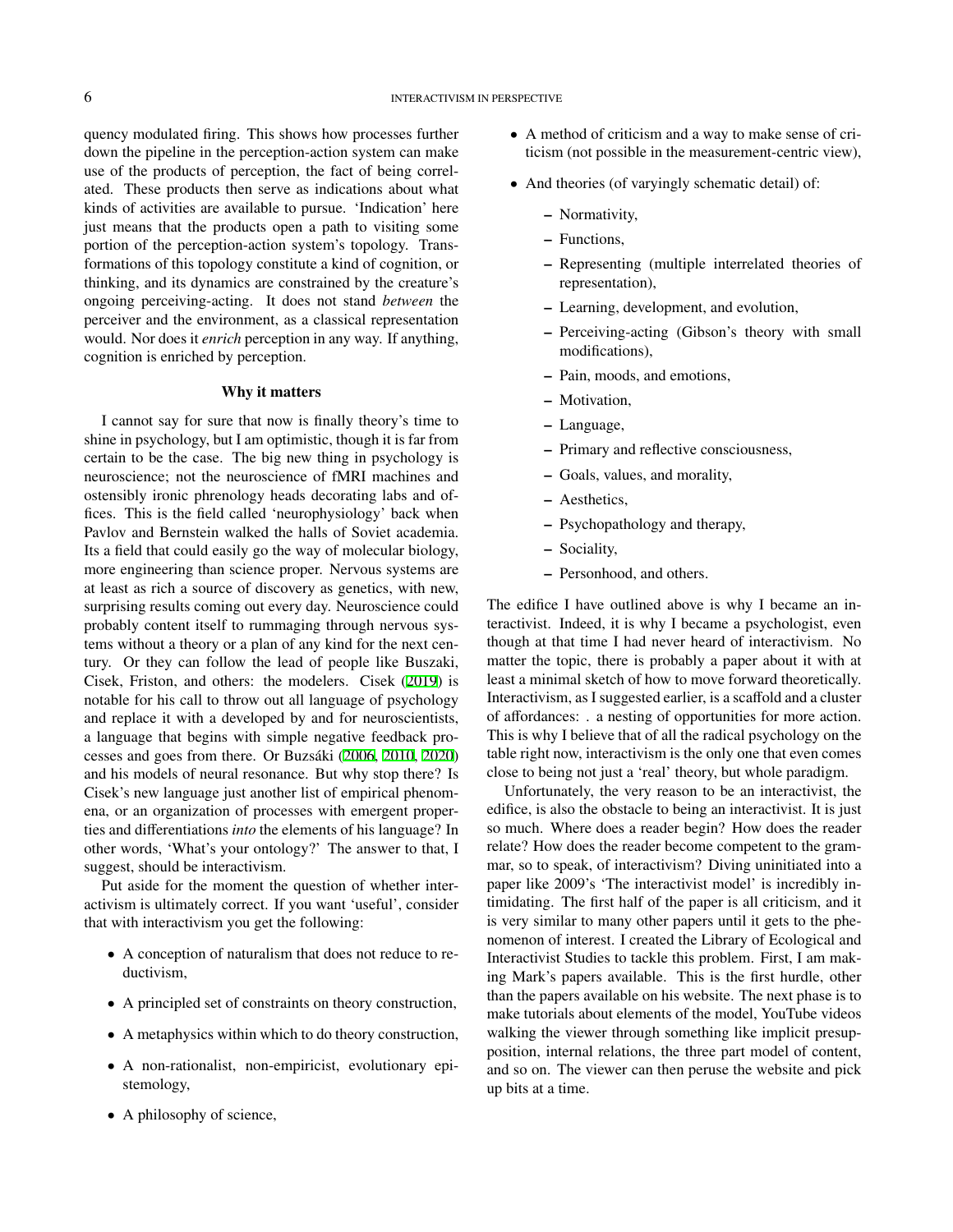#### References

- <span id="page-6-26"></span>Allen, J. W. & Bickhard, M. H. (2018). Stage fright: Internal reflection as a domain general enabling constraint on the emergence of explicit thought. *Cognitive Development*, *45*, 77–91.
- <span id="page-6-18"></span>Bickhard, M. H. (1992). Myths of science: Misconceptions of science in contemporary psychology. *Theory* & *Psychology*, *2*(3), 321–337.
- <span id="page-6-17"></span>Bickhard, M. H. (2001). The tragedy of operationalism. *Theory* & *Psychology*, *11*(1), 35–44.
- <span id="page-6-4"></span>Bickhard, M. H. (2016). Inter-and en-activism: Some thoughts and comparisons. *New Ideas in Psychology*, *41*, 23–32.
- <span id="page-6-19"></span>Bickhard, M. H. (2017). How to operationalize a person. *New Ideas in Psychology*, *44*, 2–6.
- <span id="page-6-27"></span>Bickhard, M. H. & Campbell, R. L. (1996). Topologies of learning and development. *New Ideas in Psychology*, *14*(2), 111–156.
- <span id="page-6-20"></span>Bickhard, M. H. & Campbell, R. L. (2005). New ideas in psychology.
- <span id="page-6-32"></span>Buzsáki, G. (2006). *Rhythms of the brain*.
- <span id="page-6-33"></span>Buzsáki, G. (2010). Neural syntax: Cell assemblies, synapsembles, and readers. *Neuron*, *68*(3), 362–385.
- <span id="page-6-34"></span>Buzsáki, G. (2020). The brain–cognitive behavior problem: A retrospective. *eNeuro*, *7*(4).
- <span id="page-6-16"></span>Cauller, T. (2012). *Toward an improved model of education: Maria montessori, karl popper, and the evolutionary epistemology of human learning*. Lehigh University.
- <span id="page-6-6"></span>Chemero, A. (2011). *Radical embodied cognitive science*. MIT press.
- <span id="page-6-31"></span>Cisek, P. (2019). Resynthesizing behavior through phylogenetic refinement. *Attention, Perception,* & *Psychophysics*, *81*(7), 2265–2287.
- <span id="page-6-5"></span>Deacon, T. W., Srivastava, A. & Bacigalupi, J. A. (2014). The transition from constraint to regulation at the origin of life. *Front Biosci*, *19*, 945–57.
- <span id="page-6-21"></span>Devezer, B., Navarro, D. J., Vandekerckhove, J. & Buzbas, E. O. (2020). The case for formal methodology in scientific reform. *bioRxiv*.
- <span id="page-6-30"></span>Fultot, M., Adrian Frazier, P., Turvey, M. T. & Carello, C. (2019). What are nervous systems for? *Ecological Psychology*, *31*(3), 218–234.
- <span id="page-6-22"></span>Guest, O. & Martin, A. E. (2020). How computational modeling can force theory building in psychological science.
- <span id="page-6-23"></span>Guest, O. & Rougier, N. P. (2016). What is computational reproducibility?
- <span id="page-6-7"></span>Haken, H., Kelso, J. S. & Bunz, H. (1985). A theoretical model of phase transitions in human hand movements. *Biological cybernetics*, *51*(5), 347–356.
- <span id="page-6-8"></span>Kay, B. A. (1988). The dimensionality of movement trajectories and the degrees of freedom problem: A tutorial. *Human Movement Science*, *7*(2-4), 343–364.
- <span id="page-6-9"></span>Kay, B. A., Kelso, J., Saltzman, E. & Schöner, G. (1987). Space–time behavior of single and bimanual rhythmical movements: Data and limit cycle model. *Journal of Experimental Psychology: Human Perception and Performance*, *13*(2), 178.
- <span id="page-6-10"></span>Kelso, J. A. S., Holt, K. G., Rubin, P. & Kugler, P. N. (1981). Patterns of human interlimb coordination emerge from the properties of non-linear, limit cycle oscillatory processes. *Journal of Motor Behavior*, *13*(4), 226–261.
- <span id="page-6-11"></span>Kelso, J. S., Holt, K., Kugler, P. & Turvey, M. (1980). On the concept of coordinative structures as dissipative structures: Ii. empirical lines of convergence. *Advances in psychology* (pp. 49–70). Elsevier.
- <span id="page-6-12"></span>Kugler, P. N., Kelso, J. S. & Turvey, M. T. (1980). On the concept of coordinative structures as dissipative structures: I. theoretical lines of convergence. *Advances in psychology* (pp. 3–47). Elsevier.
- <span id="page-6-13"></span>Kugler, P. N. & Turvey, M. T. (2015). *Information, natural law, and the self-assembly of rhythmic movement*. Routledge.
- <span id="page-6-15"></span>Kuhn, T. (2021). *The structure of scientific revolutions*. Princeton University Press.
- <span id="page-6-29"></span>Michaels, C. F. & Carello, C. (1981). *Direct perception*. Prentice-Hall Englewood Cliffs, NJ.
- <span id="page-6-28"></span>Michaels, C. F. & Palatinus, Z. (2014). A ten commandments for ecological psychology. *The Routledge handbook of embodied cognition*, 19–28.
- <span id="page-6-24"></span>Navarro, D. (2020). If mathematical psychology did not exist we would need to invent it: A case study in cumulative theoretical development.
- <span id="page-6-25"></span>Pitt, M. A., Kim, W., Navarro, D. J. & Myung, J. I. (2006). Global model analysis by parameter space partitioning. *Psychological Review*, *113*(1), 57.
- <span id="page-6-0"></span>Shaw, R. E. (2001). Processes, acts, and experiences: Three stances on the problem of intentionality. *Ecological Psychology*, *13*(4), 275–314.
- <span id="page-6-1"></span>Shaw, R. E. & Kinsella-Shaw, J. (1988). Ecological mechanics: A physical geometry for intentional constraints. *Human movement science*, *7*(2-4), 155–200.
- <span id="page-6-2"></span>Shaw, R. E. & Kinsella-Shaw, J. (2012). Hints of intelligence from first principles. *Ecological Psychology*, *24*(1), 60–93.
- <span id="page-6-3"></span>Shaw, R. E., Kinsella-Shaw, J. M. & Mace, W. M. (2019). Affordance types and affordance tokens: Are gibsons affordances trustworthy? *Ecological Psychology*, *31*(1), 49–75.
- <span id="page-6-14"></span>Smith, L. (1995). Stability and variability: The geometry of childrens novel-word interpretations. *Chaos theory in psychology*, 53–72.